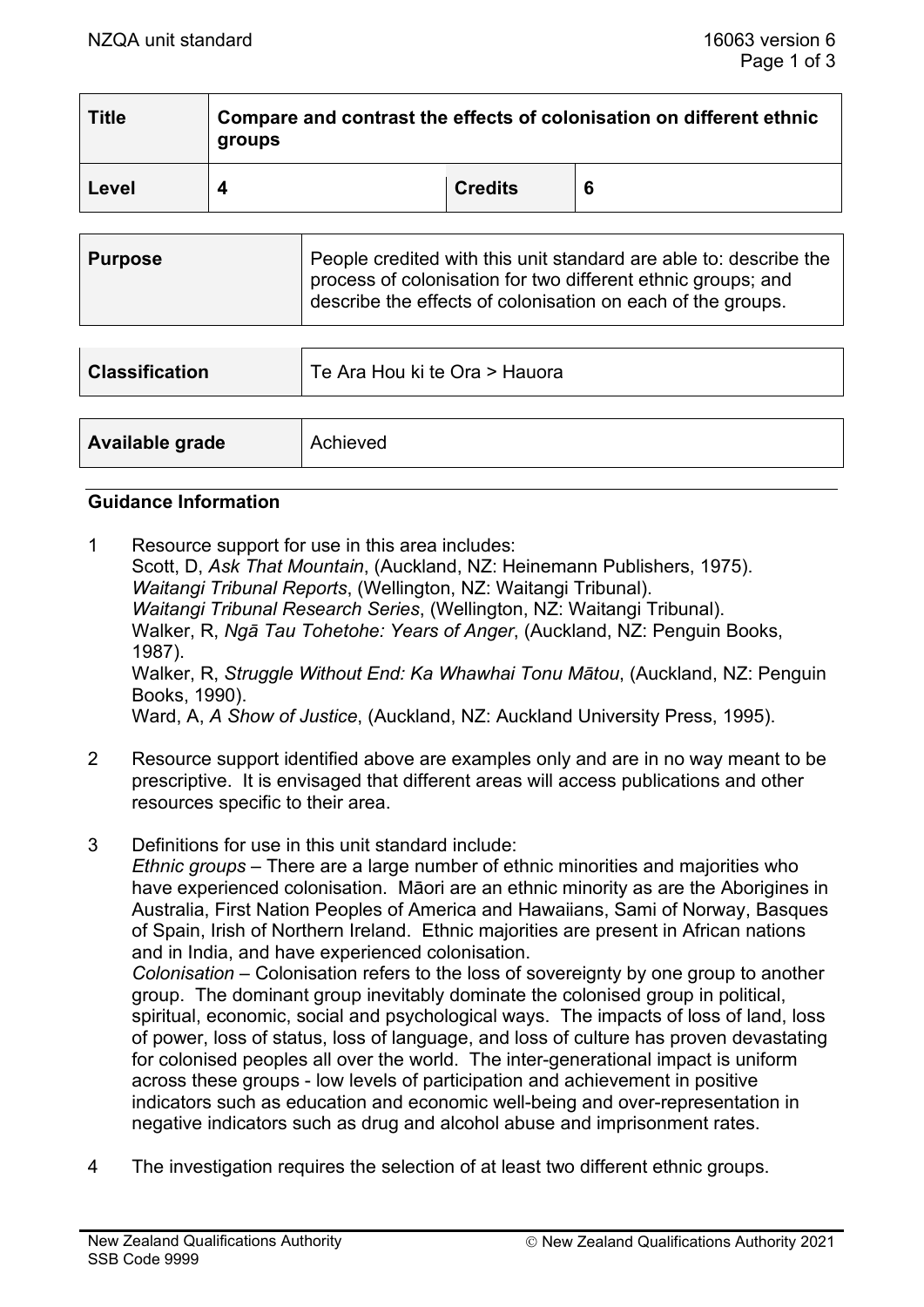# **Outcomes and performance criteria**

# **Outcome 1**

Describe the process of colonisation for two different ethnic groups.

## **Performance criteria**

- 1.1 The description outlines the pre-contact background of the parties involved.
- 1.2 The description details the historical events constituting the colonisation of each of the ethnic groups.
- 1.3 The description compares and contrasts the similarities and differences between the two groups in terms of the process of colonisation.

#### **Outcome 2**

Describe the effects of colonisation on each of the groups.

#### **Performance criteria**

- 2.1 The description compares and contrasts the effects of colonisation on the colonised groups.
	- Range effects include but are not limited to  $-$  economic effects; socioeconomic effects; effects on culture; effects on language; psychological effects; population demographic effects; evidence of two effects for each group is required.
- 2.2 The description identifies, compares and contrasts forms of resistance to colonisation used by the two colonised groups.

| <b>Planned review date</b> | December 2022 |
|----------------------------|---------------|
|                            |               |

## **Status information and last date for assessment for superseded versions**

| <b>Process</b>                  | <b>Version</b> | <b>Date</b>       | <b>Last Date for Assessment</b> |
|---------------------------------|----------------|-------------------|---------------------------------|
| Registration                    |                | 29 June 1999      | 31 December 2015                |
| <b>Review</b>                   | 2              | 19 December 2003  | 31 December 2015                |
| Rollover and<br><b>Revision</b> | 3              | 12 December 2013  | 31 December 2018                |
| <b>Review</b>                   | 4              | 18 August 2016    | 31 December 2022                |
| Revision                        | 5              | 28 September 2017 | 31 December 2022                |
| Rollover and<br><b>Revision</b> | 6              | 25 November 2021  | N/A                             |